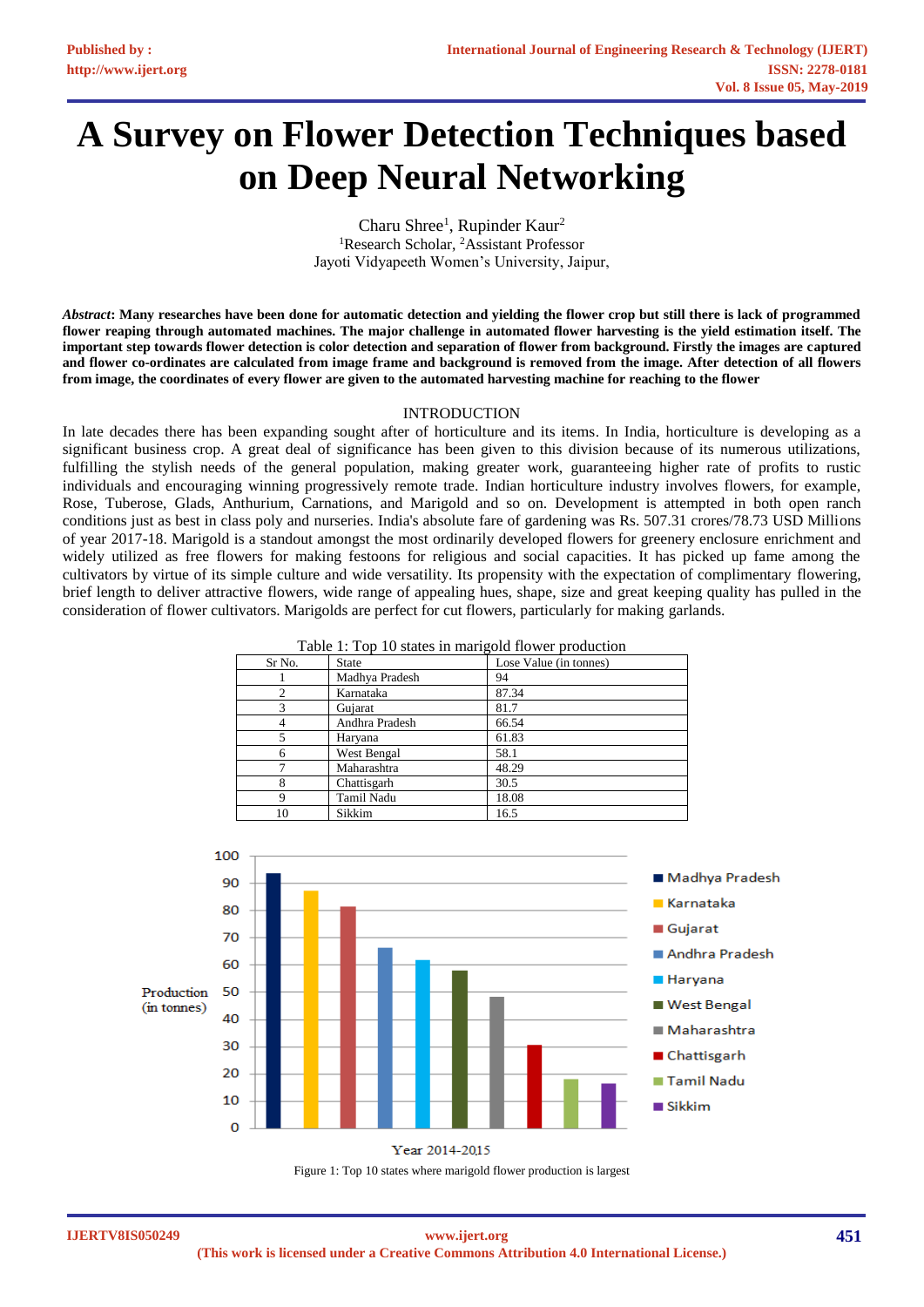### CLASSIFICATION OF FLOWER DETECTION TECHNIQUES:

Syed Inthiyaz et al. presented a framework for segmenting flower images captured with a digital camera. Here a color texture fusion as a prior parameter for level set evolution (FCTAC) [1] component is used. First the features are extracted are Color Gabor textures (CGT) and Color Level Covariance Matrix (CLCM). In this research PCA based fusion is applied on texture images of CLCM and CGT at multidimensional orientations. Here 4 pixel distances (d) in 4 different orientations  $(\theta)$  is used:

$$
(d,\theta) = \left[ (\{1,2,3,4),0\}, (\{1,2,3,4), \frac{\pi}{4}\}, (\{1,2,3,4), \frac{\pi}{2}\}, (\{1,2,3,4), 3\frac{\pi}{2}\} \right]
$$

In this paper the 5 parameters calculated for the image set chosen are: contrast, energy, entropy, homogeneity and correlation. This research can solve complex texture segmentation problems for un supervised flower image segmentation and can gives satisfactory results on a wide class of flower images compared to single gray texture features.

Syed Inthiyaz et al. proposed a pre-informed Chan vese based level sets algorithm. Objects colour, texture and shape fused features are included in pre information. The main motive to use this algorithm is to segment flower image and extract meaningful features which help in flower classification [2]. A mixed feature as pre information for the level set function is introduced which is made up of shape, texture and color [10]. RGB color planes are used for color feature, shapes are hand modeled from the original flower image and for texture Local Binary Patterns (LBP) is used. LBP compares each pixel in a predefined neighborhood to summarize the local structure of the image. For an image pixel  $I(x, y) \in \mathbb{R}^+$ , where  $(x, y)$  gives the pixel position in the intensity image. The RGB image is  $I(x, y, N) \in \mathbb{R}^+$ , where N represents RGB color planes. The neighborhoods of a pixel can vary from 3 pixels with radius  $r=1$  or a neighborhood of 12 pixels with  $r=2.5$ . The value of pixels using LBP code for a centre pixel  $(x_c, y_c, N)$  is given by

$$
LBP(x_c, y_c, N) = \sum_{i=1}^{N} \sum_{j=1}^{P} s(g_p - g_c) 2^{P}
$$

$$
S(X) = \begin{cases} 1 & \forall x \ge 0\\ 0 & \text{Otherwise} \end{cases}
$$

Where  $g_c$  is intensity gray value of centre pixel at  $(x_c,y_c)$  and  $g_p$  is gray value around the neighborhood of  $g_c$ . The level set model based on a closed contour spreading in the image plane adhering to object edges. An implicitly defined contour of arbitrary shape  $\Theta$  in the image plane  $O: \{o(x, y) \subset \mathbb{R}^2\}$  as the zero level set of an embedding function

in the image plane I: 
$$
\theta \to \mathbb{R}^+
$$
 as  
\n
$$
E^{cv}(\phi) = \int (I(X) - C^+)^2 H(\phi(X))dx + \int (I(X) - C^-)^2 (1 - H(\phi(X)))dx + \lambda \int |\nabla H \phi(X)|dx
$$
\n
$$
\theta \qquad \theta \qquad \theta
$$

Lin Shi et al. proposes a flower auto-recognition system based on deep learning, by getting pictures by mobile smartphone and send the image to the CNN network. According to the system architecture images are captured by the mobile and converted to a Tfrecord [3] format, which is a standard format officially recommended by TensorFlow. It can store image data and labels together into binary files, and realize fast copy, move, read and store operations in TensorFlow. The flower image in Tfrecord format is sent to the pre-trained CNN system on FLOWERS32 dataset for identification and output the category label of the image. Images are sent to the cloud storage where the mobile phone receives the flower name automatically. For the FLOWERS32 dataset, here 1920 images are taken as training set and 640 images as testing set. The recognition rate and based on FLOWERS32 can reach about 95%.

Thi Thanh Nhan Nguyen et al. proposed an automatically identifying plant species from flower images through a deep Convolutional Neural Network (CNN) [4]. A comparatively study is evaluated on the CNNs architecture are AlexNet, CaffeNet, GoogLeNet. A saliency-segmentation-based approach to select the ROI (Region-Of-Interest) on flower images is also applied [11]. In this approach they fine-tuned the CNNs for optimizing the parameters. Firstly, pre-trained weights of CNNs are used on ImageNet and fine tuning the following parameters:

Test iteration: 1666

 $\Phi: 0 \to \mathbb{R}$ :

- Initial learning rate: 0.001
- Step size: 10000 (update learning rate after 10000 iterations)
- Batch size: 5 (test set)
- Number of iterations: 50,000

The accuracy of the proposed method at Rank 1 is 67.45% and 90.82% at rank 10 for a flower dataset of 967 species extracted from PlantCLEF.

**IJERTV8IS050249**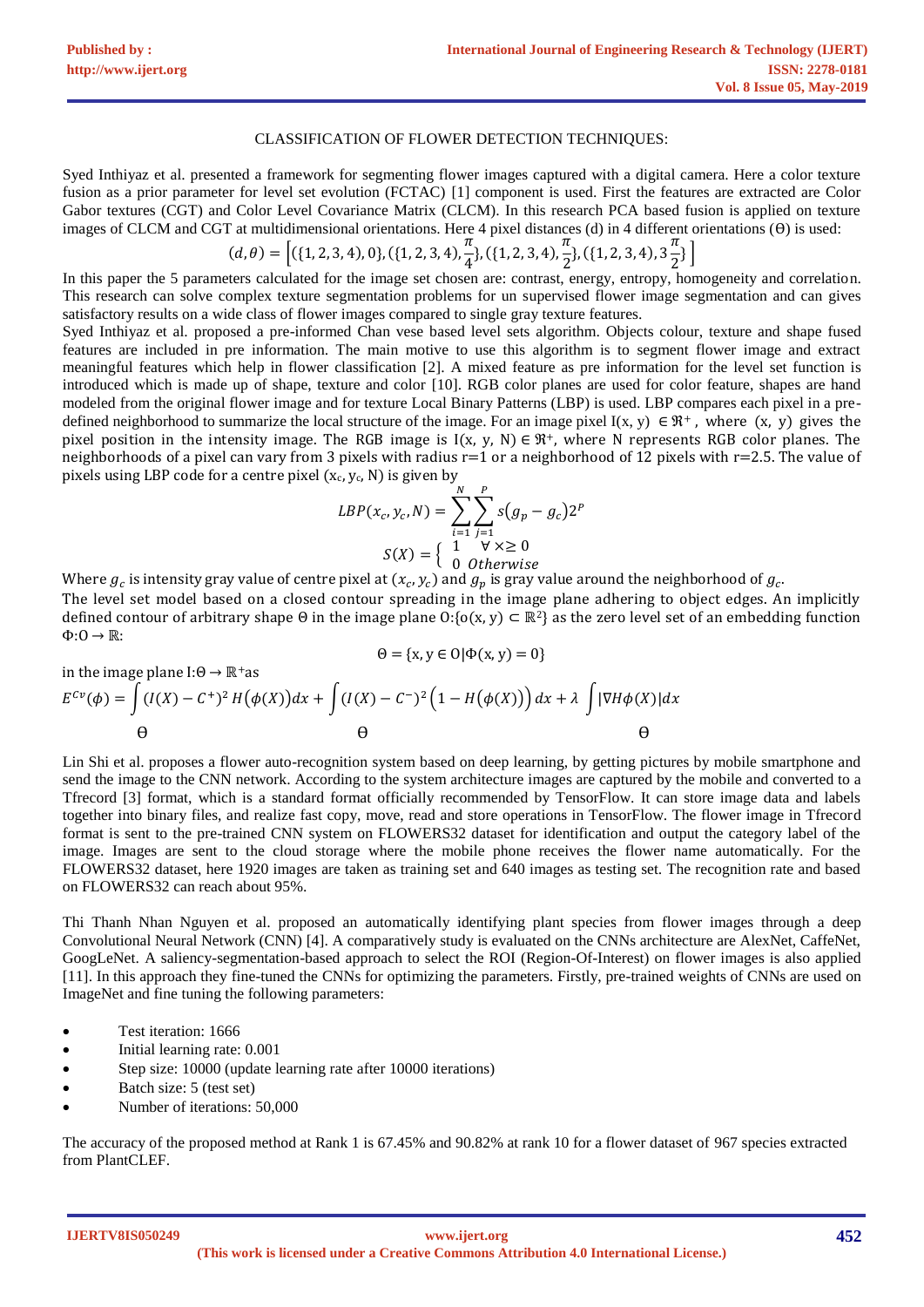Mrudul Dighe et al. proposed a system to provide monitoring of flowers as an alternative for human inspection in a greenhouse [5] [12]. This proposed framework assembled with some devices is: camera (used for the purpose of image gathering by move around the greenhouse plant), image processing unit, database and user interface. At first the framework moves all around greenhouse plantation which consists of Raspberry Pi, DC motor, Raspberry Pi camera module and 16x2 display. The images are captured using a camera module which connects directly to Raspberry Pi to the CSI (Camera Serial Interface) port and the Image Processing is done in Raspberry Pi using Open Source Computer Vision (OpenCV) which is a library of programming functions. With the assistance of the image processing unit, the matured blossoms are recognized and counted [9]. Using the color transformation method the images are converted from RGB color model to HSV color model. Flowers from images are recognized by applying its specific hue, saturation and value range. The output of this methodology is stored in the SD card mounted on the Raspberry Pi. Further this information is utilized for investigation of the growth and yield of the flowers. The proposed system works more efficiently on a large scale and reduces the manual effort but this system cannot count the flowers grown in open air and blooming in bunches.

Prabira Kumar Sethy et al. proposed a methodology which can detect and count marigold flower successfully by using HSV color transform and circular Hough transform (CHT) [6] methodologies. In the proposed methodology marigold flower images are captured by the digital camera with the distance less than one meter. These images were processed using Dual Core processor with 2 GHz frequency and 2 GB RAM and the experiment was carried out on MATLAB R2016a. The CHT methodology used in this research can detect multiple numbers of circles with unknown radius. The accumulator metrics is produced by dividing parameter space into the bucket as per grid which denotes the number of circles. The steps used in this research for calculating the neighborhood pixels are:

Step 1: For each pixel  $(x, y)$  find the possible radius between 10 and 60.

Step 2: For each pixel (x, y) find the possible theta between 0 and 360.

Step 3: Update the polar coordinate for center using equation.

 $a = x - r * cos (t * PI/180);$ 

 $b = y - r * sin (t * PI/180);$ 

Step 4: Update voting by A[a, b, r]+ = 1

The proposed circular Hough transform for circle fitting algorithm successfully detects and counts the marigold flower of an open field with an error of 5% and is more robust and capable of counting the overlap flowers.

HONG An-xiange et al. has designed an efficient segmentation method based on ROI (Region of Interest) feature to remove background and detect flower body from flower images through the color clustering and domain knowledge methodology. Here in this research to define color feature; color histogram method is used and Centroid-Contour Distance (CCD) [15] and Angle Code Histogram (ACH) are used for extracting shape feature of flower. To extract the region of color clustering technique is used which is used to extract the background and pattern recognition. This research contains 80% accuracy with color and shape feature.

Jie Zou et al. introduced Computer Assisted Visual InterActive Recognition (CAVIAR) geometric model for flower recognition in the form of human-computer communication channe [14]l. Here an interactive flower recognition system is invented in which a domain specific model plays the main role to provide an interface between human and machine [13]. By adding pseudolabeled training samples (improves automatic recognition); CAVIAR system shows self-learning and helps in faster flower detection. For this research a database of 1078 flowers from 113 species with a digital camera is captured and provided to the system for further implementation.

Balvant V. Biradar et al. proposed a prominent and efficient method for detecting and counting the number of flowers from the flower images captured by digital camera by removing non flower region [7] [8]. The marigold flower images are captured manually using Sony Cybershot W810 20.1MP digital camera from the greenhouses with the distance of 1 to 2 meter. The system used segmentation of image using the thresholding technique through OTSU's algorithm. For counting of flowers in images firstly the bounding boxes are created for every connected edge in an image; after that the total number of bounding boxes are counted and stored. Two different databases of marigold flower images are used for experiment and the result have shown that the accuracy is over 92% to detect and count the number of flowers from flower images.

## **CONCLUSION**

As we know manual flower harvesting is a time consuming process which take a lot of time in collecting and packaging the flower crop and may delay in deliver the harvest to the market. This unusual delay cause to spoiling the harvest and the farmer has to take a loss. So we can use the automated machines for monitoring the flower crop and machines can also identify the ripening flowers and can harvest the crop. In robotic harvesting we have to face less labor management problem and also production costs also reduced.

In this paper we have given a detailed review of the state-of-the-art techniques concerned with autonomous flower segmentation and detection. The grouping introduced in this paper is a good starting guide for those interested in this research area helping to choose, enhance or even develop a novel flower detection technique.

**IJERTV8IS050249**